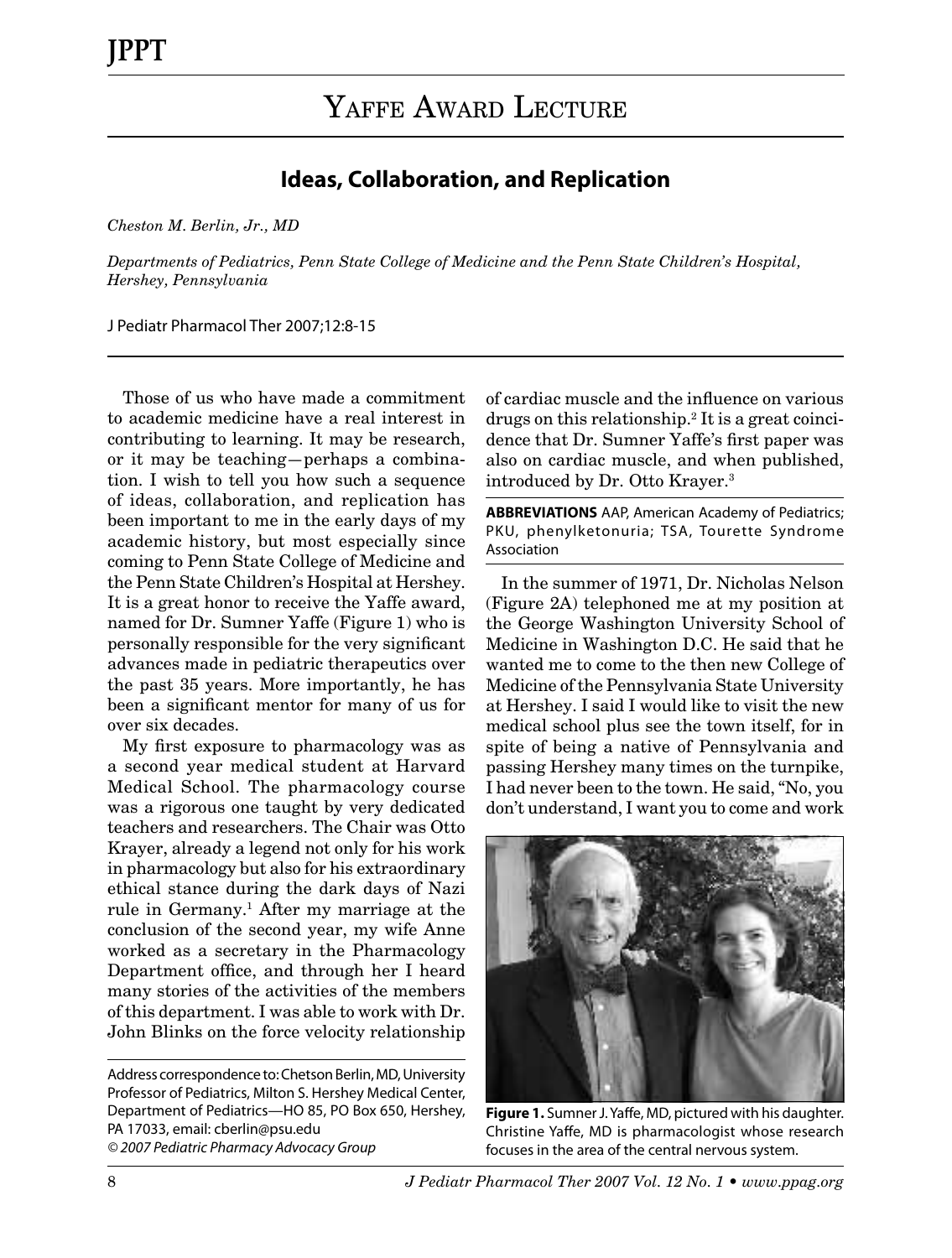

**Figure 2.** (A) Dr. Nicholas Nelson, founding chair, Department of Pediatrics, Penn State University. (B) Dr. Elliot Vesell, Chairman of Pharmacology, Penn State College of Medicine and the Penn State Children's Hospital.

here in Hershey." I said, "I can't do that; last month I purchased and moved into our first home." In a most sympathetic and supportive fashion, he said: "Sell it."

I had another reason for being interested in Hershey. The newly appointed Chairman of Pharmacology was Dr. Elliot Vesell (Figure 2B) a friend of many years who had been the very first person I had met when I arrived at Harvard Medical School in 1958. I decided to come to Hershey for three reasons, hence the title of this talk. I felt Hershey was an exciting atmosphere where the exploration for ideas was encouraged and supported. I had never been in a medical school, having been born and raised, academically, in a Children's Hospital. I thought it would be exciting to be in a medical center with everything under one roof (it really was in those days!). I anticipated opportunities for collaboration. Dr. Vesell generously offered me a joint appointment in his Department of Pharmacology. I certainly did not anticipate that I would be able to collaborate with such a large number of colleagues in seven other departments. And finally, I looked forward to working closely with students and residents, something which did not readily occur at my previous location.

I believe that the desire for replication is very strong in physicians, whether in full-time practice or whether in a teaching environment. The interest we have in working with students and residents identifies this desire at replicating our kind. Indeed, the word "doctor" does come from the Latin word "to teach". An important ingredient in replication as well as research is continuity. Our ideas build on others' ideas, and progress usually travels paths that others have begun. I do have a concern that young people today beginning careers of teaching, care, and research and move around too rapidly to acquire the contacts, experiences, and inspiration necessary to pursue ideas. Success comes only to the prepared mind.

Two ideas that I have pursued have come rather suddenly in the course of laboratory work in the general area of pharmacology. After my internship year in pediatrics, I was very fortunate to be able to spend two years in the Laboratory of Biochemical Pharmacology in the National Institute of Arthritis and Metabolic Disease at the NIH. My senior mentor was Dr. Herbert Tabor, and I was assigned to work in the laboratory with Dr. Robert Schimke. We did have a laboratory technician, but both Dr. Schimke and I did most of the actual bench work. We were interested in the regulation of enzyme (protein) levels in tissue. For the enzymes we selected, administration of substrate (amino acid), through either diet or injection, stabilized the enzyme involved in that particular amino acid's metabolism; it blocked enzyme degradation. Administration of a corticosteroid (hydrocortisone) increased the enzyme level many fold, depending on the enzyme. Isotope label studies determined that the corticosteroid increased the rate of synthesis of the enzyme. The rate of synthesis is a zero order kinetic function; the rate of degradation, first order (Figure 3). Administration of both the substrate and the corticosteroid results in a synergestic curve (top curve in Figure 3). Looking at the curves and writing the equations for the rate constants enable us to show that there is indeed a dynamic equilibrium in these particular body constituents.4 The rate of synthesis equals the rate of degradation. The particular contribution of this research was to show that the response of an enzyme to either increased synthesis or increased degradation depends of the half-life of the enzyme.<sup>5</sup> All enzymes will show that same degree of response, but the time course will be different.

I am aware that this important area of research, the regulation of enzyme levels in tissue, is still not yet totally clear. For example, although the amount of certain enzymes may increase many fold, total liver protein may only increase 30%-40%, regardless of the stimulus.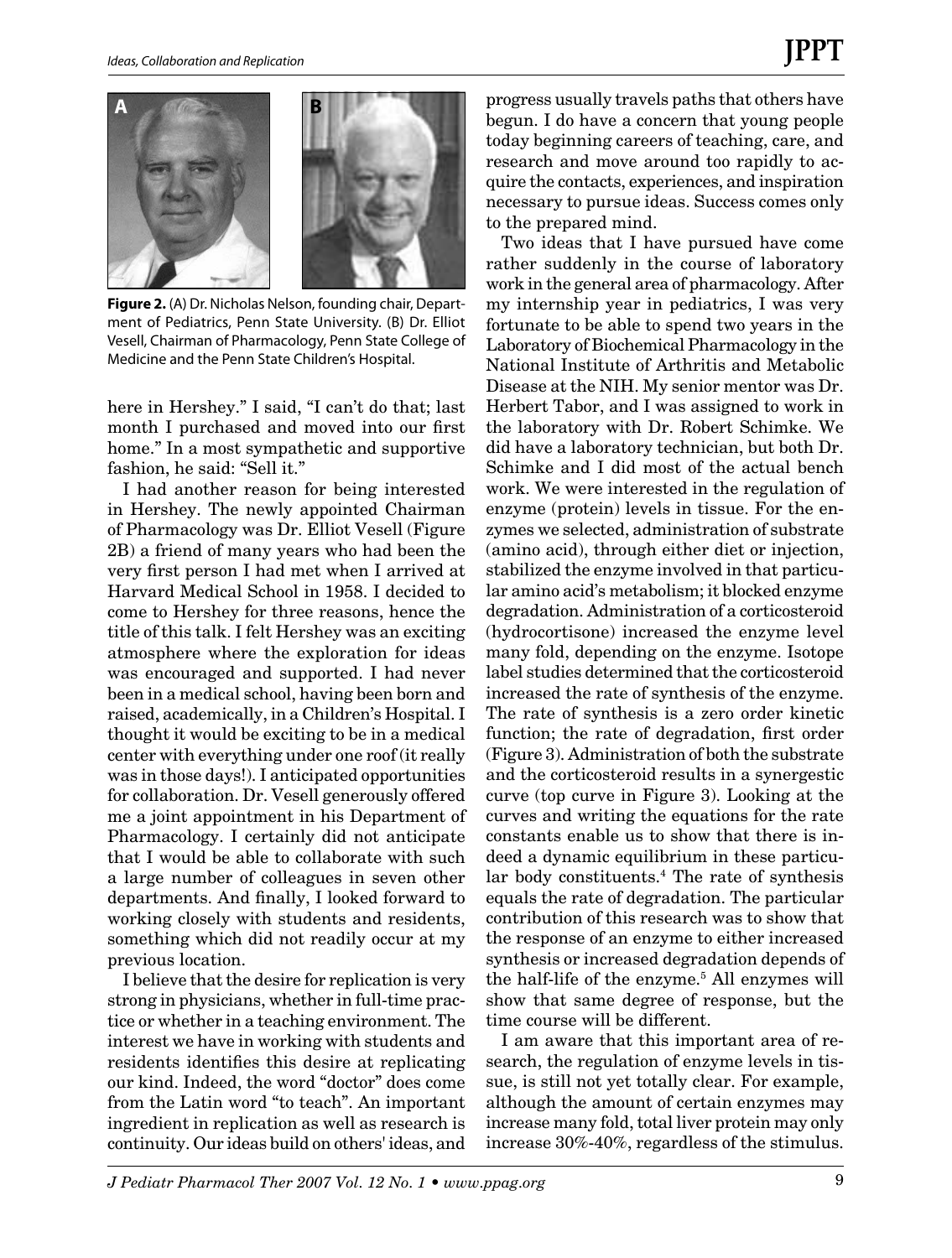

**Figure 3.** Tryptophan pyrrolase activity after cortisone, tryptophan or both.

*Reference 4. Reproduced with permission of the American Society for Biochemistry and Molecular Biology.*

We are not knowledgeable about other molecular controls of protein synthesis, but still must translate them to the intact organ and intact organism. Enzyme regulation has an important influence in the management of normal nutrition, drug response, and response of the patient to disease states. Pediatrics is a special case. For many substances, the rate of synthesis is not obviously equal to the rate of degradation for the growing infant and child. What controls this? What controls the increase in body mass as well as the precise and elegant differentiation that the various tissues undergo? I am very optimistic that molecular biological knowledge and techniques will elucidate this most important secret of human biology.

The second idea I would like to discuss is one that I continue to pursue: the excretion of drugs and chemicals in human milk. This idea occurred very suddenly whilst I was looking over a paper written by Elliot Vesell concerning the genetic control of the hepatic metabolism of the compound antipyrine.<sup>6</sup> This drug, with a single exception (it is an ingredient in the analesgic Auralgen, used for external ear

canal pain), is no longer used in the United States as an analgesic. I was struck by two observations about the behavior of this drug: it is distributed to total body water, and the distribution is rapid.

Because of a long-standing interest in breast feeding, I was aware of how primitive is our knowledge of the excretion of drugs into human milk. What about antipryine as a model compound? Does it cross into milk, and does it teach us anything about the appearance of a compound into human milk? Dr. Vesell shared my enthusiasm to look into these questions, and we gave our first patient antipyrine by mouth. The drug was administered only to lactating women who were weaning their infants, and thus no infant was exposed to the drug through the mother's milk. I have mentioned how important it is to be aware of colleagues' interests and experience. Dr. Vesell has conducted over 100 studies with antipyrine, involving administration of this compound to several thousand individuals. This drug appears promptly in milk and has a first order decay identical with that of the drug in plasma.7 It fact, the levels are virtually identical. It is very important to stress how promptly this drug appears in milk; within 10 minutes of oral administration. This was a new and quite unexpected finding.

Previous reports in the literature concerning drugs in milk usually looked at a single measurement of the drug at various times from maternal ingestion. Our work was one of the first to follow the time course of the appearance and disappearance of a drug after the initial dose in the same patient. The study was the first to show such correlation between the plasma and milk levels, and finally, it was the first study to permit the estimation of the exposure of the nursing infant to maternal drug. Lactation also seems to significantly affect drug metabolism. During lactation, the antipryine half-lives were doubled compared with halflives measured months after lactation had been concluded. Subsequent studies from our laboratory have shown similar patterns for the excretion of acetaminophen, caffeine, and the most interesting of all, chocolate, or rather an active component, theobromine. Our work with azulfidine and isoniazid indicates that a metabolite may be transferred rather than the parent compound.8,9 In the case of isoniazid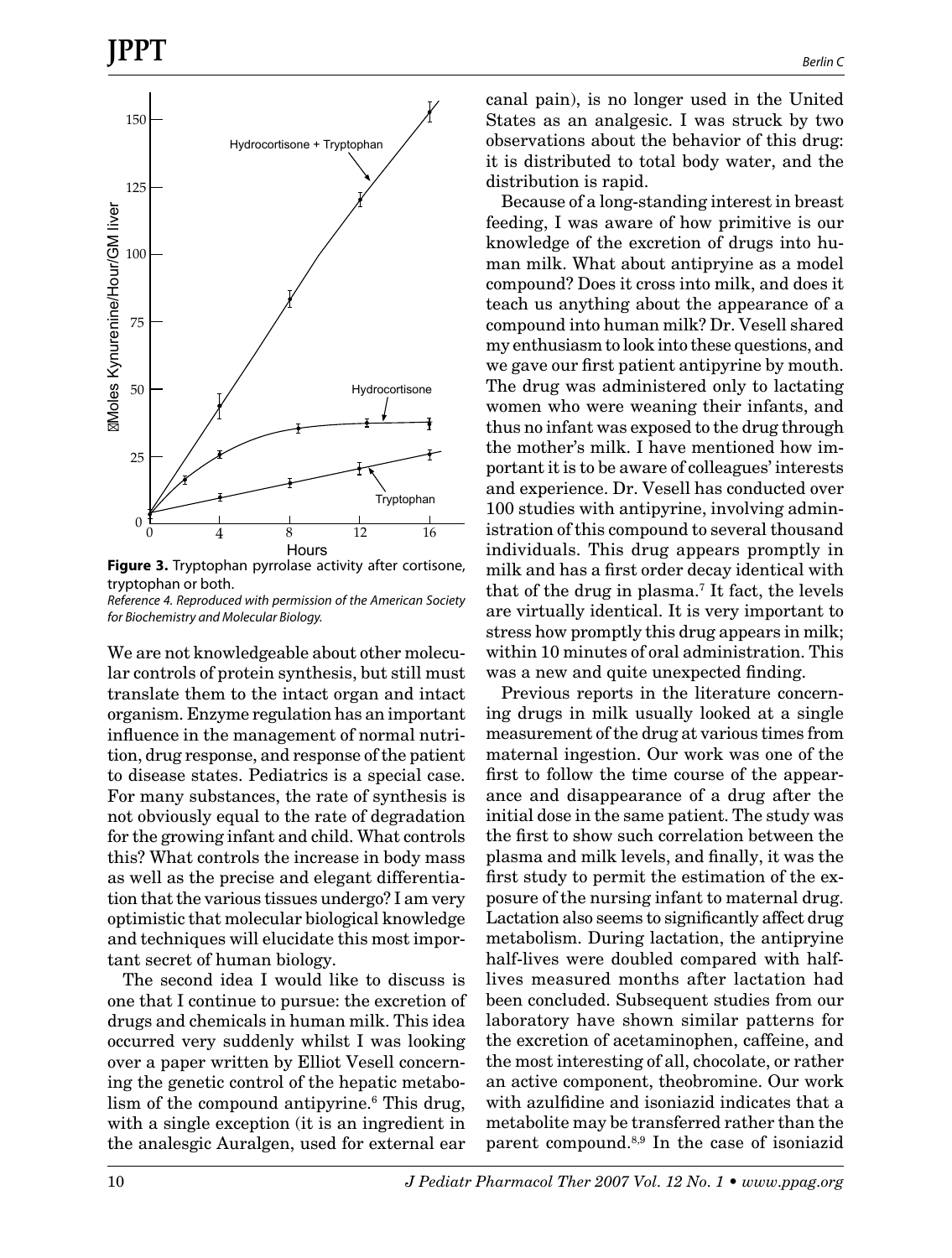(INH), its metabolite, acetylisoniazid, may be not only the active compound, but it may also be the toxic one as well. We worry about the small infant being exposed to even the small amounts found in our study.

This work on drug excretion into human milk has resulted in our Medical Center being recognized as a national resource for the information on the excretion of drugs and chemicals into human milk. The Committee on Drugs of the American Academy of Pediatrics (AAP) completely revised the Statement on this subject in November 1989 with revisions in 1994 and 2001.10 A revision is currently in the planning stages. The AAP has also published a chapter on maternal medication use in the book *Breastfeeding for Physicians*. 11

There remain many unanswered questions in this area. How precisely are drugs transferred into milk? What is the role of environmental chemicals in human milk—the concentration of most of the environmental chemicals measured in human milk are of the order of nanograms or picograms per milliliter. Could this be hazardous to the nursing infant? The most common questions currently asked are concerning the use of central nervous system drugs by the nursing mother: antidepressants, antipsychotics, and tranquilizers. For almost all of these compounds, the total amount possibly transferred to the infant over 24 hours is quite small. For most of these compounds, very small amounts can be found in human milk and, in some cases, in the plasma of the nursing infant's urine. Is this amount hazardous? Can an effect be measured by current neuropsychological testing? Will knowledge of the molecular biology of the central nervous system help us? This is not a trivial problem.

Each year in the United States alone, about 1.5 million newborn babies receive most or all of their nourishment from human milk at a time of important development of the central nervous system. There is a national emphasis to increase the rate of breastfeeding even higher than the current 70% of infants discharged from nurseries. We are learning much about the imprinting processes that occur early in infancy on many organs. In this research, I have collaborated with many people, chiefly the nursing mothers who so enthusiastically took part in these studies, and I wish to thank all of them for their help and support. We must be committed to making breast feeding as safe as possible.

In 1972, as part of my general pediatric practice, I saw a patient with public outbursts of obscene language. He also had motor tics. I had remembered a patient during my residency with the diagnosis of Tourette Syndrome. I promptly made the diagnosis and started him on haloperidol. Knowledge of pediatric dosing of psychotropic drugs was very limited 35 years ago; the dose I used gave him severe extrapyramidal symptoms requiring intravenous diphendyramine the very next day. With proper adjustment of dosing his symptoms dramatically disappeared, and he was able to function in a normal classroom; the coprolalia disappeared.

I became very interested in Tourette Syndrome and other tic disorders and over the ensuing years have seen approximately 700 patients. It is an example of obtaining satisfaction in tackling a difficult area with interest, training, and experience. I enjoy my involvement as a member of the Medical Advisory Board of the Tourette Syndrome Association (TSA). As a general pediatrician, I am involved in educational efforts by TSA designed to encourage general pediatricians and family physicians to assume the care of a majority of children with tic disorders.

The next idea I wish to mention actually started with a mother who lived in a small community near Hershey. She asked her pediatrician, "Why do I have to take Heidi to Philadelphia to receive her check-ups for PKU?" As a result of her question and resultant inquiries, the Hershey PKU center was established in August 1983 with one patient. At the end of the first year, we had 9 patients. Currently, we have over 150 patients on a phenylalanine-restricted diet. Women with PKU are a special concern if they become pregnant.

We participated in the National Institutes of Health National Collaborative Maternal PKU Study which followed the reproductive outcomes of women with PKU. At the Hershey PKU clinic, there have been over 40 infants born to mothers with homozygous PKU. If the maternal serum phenylalanine levels can be maintained between 2 and 6 mg/dL, these babies are, so far, indistinguishable from normal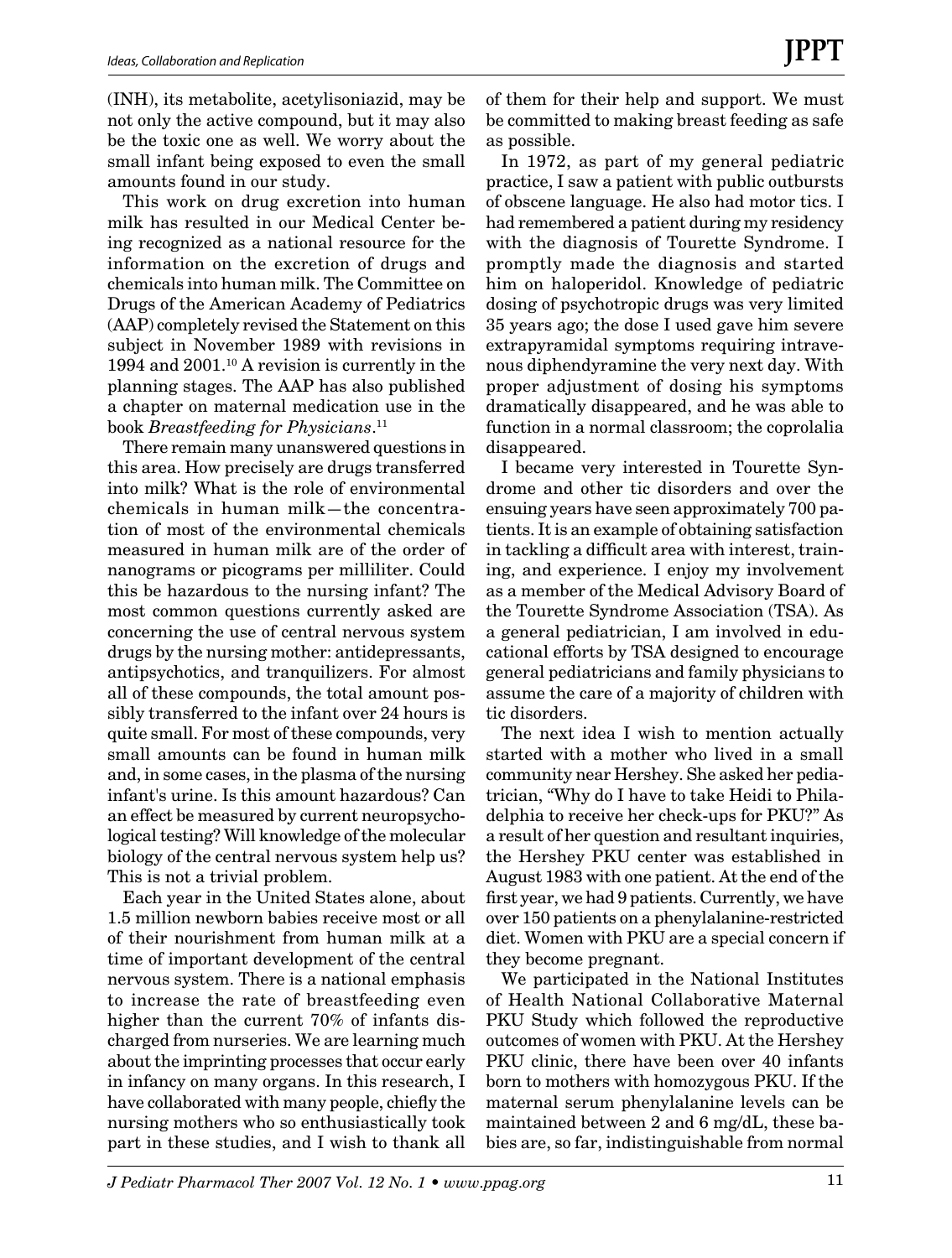babies. It takes a great deal of collaboration to care for all of these patients and the complexities of their diets, with the monitoring of their plasma phenylalanine levels. Nutritional and secretarial help are indispensable for providing the best clinical care for these patients. The PKU Clinic is another example of the ability of people at Hershey with such a supportive atmosphere, to start from scratch and acquire significant expertise in the field of PKU nutrition. I know that the growth of such programs not only provide clinical care to patients, but also serve to teach and provide research opportunities. Through my clinical work in PKU, I have been able to collaborate with Harvey Levy of Boston and Flemming Guttler of Copenhagen,Denmark, on several research projects.12,13

Those of us who have chosen to remain as members of teaching faculties have done so primarily because we hope that by remaining in this academic atmosphere we may learn something and pass it on. Collaboration makes this so much easier and has the advantage of opening new avenues of investigation; and around the cycle goes.

The occurrence of ideas is unpredictable, especially among those of us who also have clinical duties. Some ideas simply do not work; others are incorrect. I have been fortunate to work with individuals in very diverse areas; we have had enjoyable collaboration, and I believe we have done a part in discovering something new.

Dr. Samson Jacob and I have shared for a very long time a joint interest in the immunology of connective tissue disease. We have demonstrated that patients with "autoimmune" diseases such as lupus have antibodies against their own nucleic acid enzymes: RNA polymerase, protein kinase NII, and poly(A) polymerase.14 In the case of the first enzyme, RNA polymerase, this was the first demonstration of antibody production against a nucleic acid component with functional properties. Further work is necessary to determine if this may ultimately be a site for therapy.

Drs. Arthur Hull Hayes and Jack Luderer, both from the Department of Medicine, collaborated on antihypertensive therapy in a child with systemic vasculitis.15 The patient received intravenous sodium nitroprusside for the control of severe hypertension for 28 days. This experience introduced me to the current dilemma that most drugs are not approved for use in children. The current *Physicians Desk Reference* lists pediatric indications (labeling) for only about 30% of the drugs, and most of them are antibiotics. Pediatric colleagues have cooperated on initiatives to change this. Prominent in these efforts have been the Committee on Drugs of the American Academy of Pediatrics, pharmaceutical industry researchers, the Food and Drug Administration, and the National Institute of Child Development of the National Institutes of Health. Dr. Yaffe's great contribution is the establishment of the NIHsponsored Pediatric Pharmacology Research Units (PPRU), for which I have had the honor to serve as Chair of the Network Steering Committee (Table).16

The project with Dr. Kay LaNoue (Cell and Molecular Physiology) was an amazing example of laboratory and personal cooperation. We had a patient whom we strongly suspected, on the basis of enzyme assay of his peripheral white cells, to be lacking normal activity, or any activity, of the important enzyme pyruvate dehydrogenase. After the patient died, the family gave us permission to measure the enzyme in the different organs. At 11 a.m., Dr. LaNoue devoted herself and her entire laboratory staff  $(n = 7)$  to processing the tissues for measurement of oxidative metabolism. Since this was a collaborative project with Dr. Douglas Kerr's laboratory at Rainbow Babies and Children's Hospital in Cleveland, we picked up his technician at the Harrisburg airport at 1:30 p.m., and had her back in Cleveland, with the processed tissues safely preserved in liquid nitrogen, by supper time. That research produced the first example of a patient with a systemic deficiency of the first component of this, the most complicated of mammalian enzymes.<sup>17</sup>

The final subject of my talk is replication. Part of the great privilege of being at Penn State College of Medicine is participating in the education and growth of our medical students. Each year, we have a student research symposium. All medical students must complete a research project prior to graduation. The quality of these presentations is very high; indeed over 60% are eventually published. This is a tribute to the faculty of the College of Medicine and to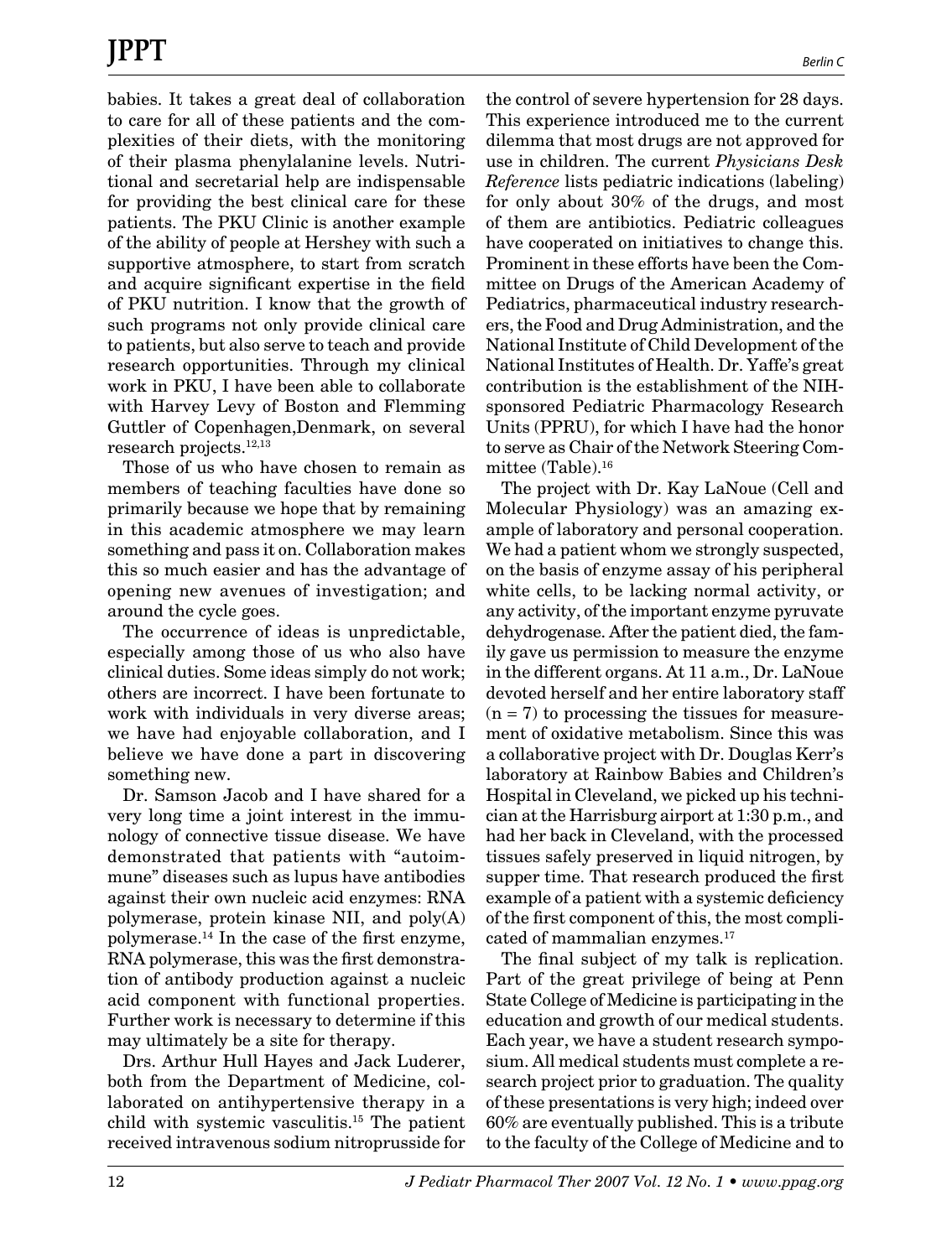**Table.** List of Pediatric Pharmacology Research Units, National Institute of Child Health, National Institutes of Health (1994-2009)

| <b>Site</b>                               | <b>Principal Investigator</b> |
|-------------------------------------------|-------------------------------|
| 1994-1999 (N = 6)                         |                               |
| Arkansas Children's                       | <b>Thomas Wells</b>           |
| Columbus Children's                       | Philip Walson                 |
| Louisiana State University, Shreveport    | John Wilson                   |
| Rainbow Babies and Children, Cleveland    | Jeffrey Blumer                |
| University of Tennessee, Memphis          | <b>Russell Chesney</b>        |
| Wayne State (moved to Kansas City)        | Ralph Kauffman                |
| 1999-2004 (N = 13)                        |                               |
| Children's Hospital of Philadelphia       | <b>Beverly Lange</b>          |
| Children's Mercy, Kansas City MO          | Ralph Kauffman                |
| Cincinnati Children's                     | <b>Floyd Sallee</b>           |
| Columbus Children's                       | John van den Anker            |
| Louisiana State University, Shreveport    | John Wilson                   |
| National Jewish Hospital, Denver          | <b>Stanley Szefler</b>        |
| Rainbow Babies and Children, Cleveland    | Jeffrey Blumer                |
| Texas Children's Hospital, Houston        | David Poplack                 |
| University of California, San Diego       | James Connor                  |
| University of Tennessee, Memphis          | <b>Russell Chesney</b>        |
| Wayne State, Detroit                      | Jack Aranda                   |
| <b>Yale University</b>                    | <b>William Tamborlane</b>     |
| 2004-2009 (N = 13)                        |                               |
| Children's Hospital of Philadelphia       | Peter Adamson                 |
| Children's Mercy, Kansas City MO          | <b>Gregory Kearns</b>         |
| Children's National, Washington DC        | John van den Anker            |
| Cincinnati Children's                     | Alexander Vinks               |
| Kosair Children's, Louisville KT          | Janice Sullivan               |
| North Carolina/Duke                       | Danny Benjamin                |
|                                           | Ross McKinney                 |
| Rainbow Babies and Children, Cleveland    | Jeffrey Blumer                |
| Texas Children's Hospital, Houston        | David Poplack                 |
| University of California, San Diego       | <b>Edmund Capparelli</b>      |
| University of Texas, Southwestern, Dallas | George McCracken              |
| University of Utah                        | <b>Robert Ward</b>            |
| Wayne State, Detroit                      | Jack Aranda                   |
| <b>Yale University</b>                    | <b>William Tamborlane</b>     |

the interest and enthusiasm of our students. I can best speak of the students who have chosen pediatrics.

In the rather short history of Penn State (37 graduating classes),we have graduated 387 (12%) students from the College of Medicine who have or are completing pediatric residencies. A large number of these remain in academic posts, continuing the tradition of replication of teachers, and in several cases, achieving national recognition which we all are proud to share. We are equally proud of our graduates who have gone into practice—in their way they are also contributing to replication. They are educating parents, children, and medical students by serving as preceptors to third- and fourth-year students for clinical experiences. I had the privilege to have responsibility for medical student affairs for 15 years. Easily, the most exciting aspect was watching the preparations of the fourth-year students for their residencies and following their subsequent careers. Collaboration was also a very important part of that administrative responsibility. I am very grateful to the many faculty members of my medical school who supported me and, more importantly, the students. This support by the faculty for our students continues and shows

*J Pediatr Pharmacol Ther 2007 Vol. 12 No. 1 • www.ppag.org* 13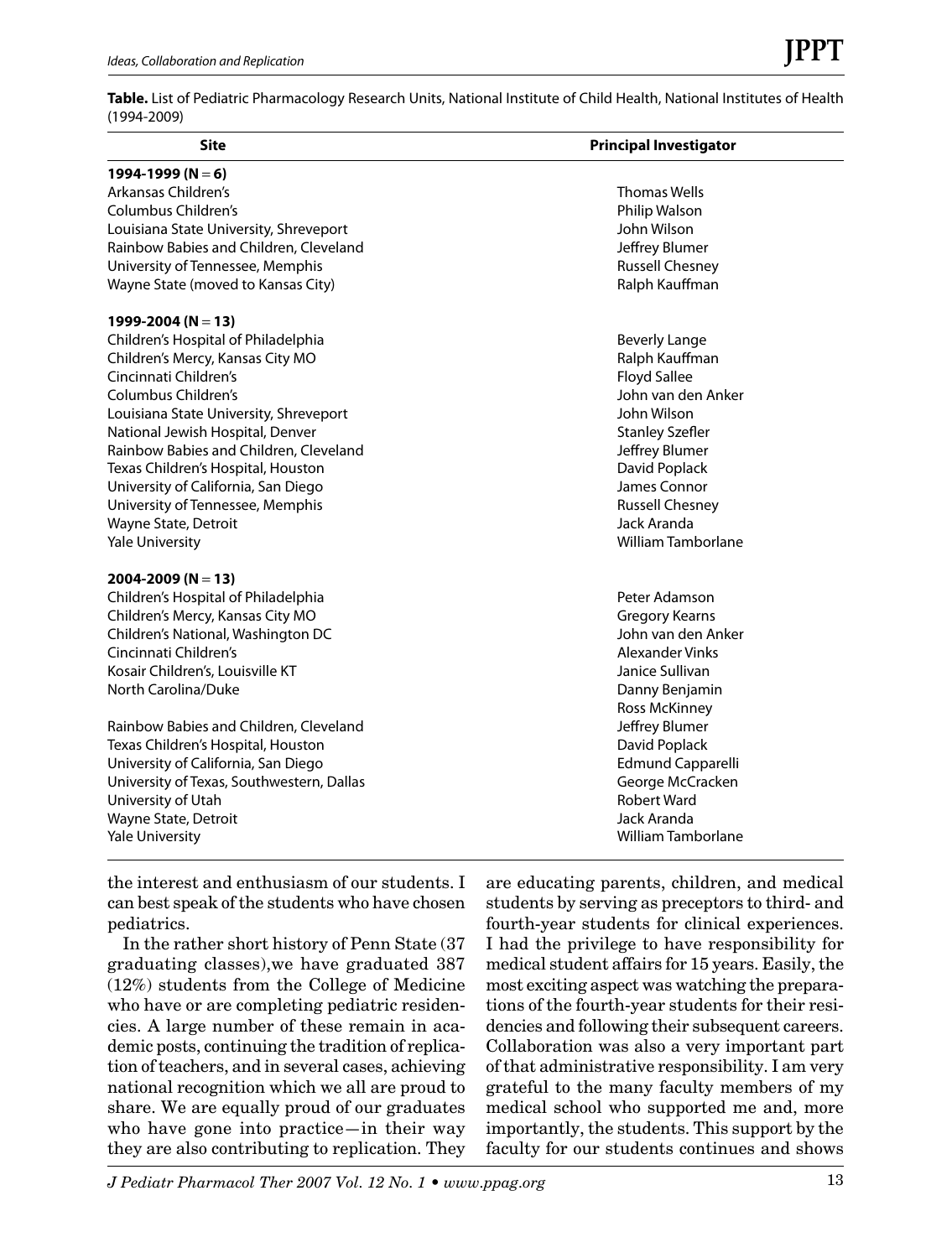the dedication of this faculty to education and thus replication.

The training (replication) of pediatric pharmacologists is an area that is of concern to all of us. There remains too little academic and financial support. My own medical school stopped a pharmacology course for medical students years ago; there is an attempt to integrate pharmacology with case-based learning and also the systems approach with mixed results. Expertise needed to develop into a clinical pharmacologist is changing. There is appropriate emphasis on the role of molecular biology best illustrated by both pharmacogenetics and the search for biomarkers that will facilitate studying pharmacodynamics. The discipline is important, as the clinical pharmacologist may be the best person to translate "translational" science. Physicians and pharmacists understand human biology; they must be trained to understand and translate molecular pharmacology.

Of all my ideas, my best idea occurred 48 years ago when I was invited on a blind date. I was so taken by this young lady that I proposed to her and fortunately was accepted. We have had a wonderful life together with many adventures and in our own collaboration have been blessed with replication. All of the replicates are here today: our daughter Jean, our sons Douglas, Alexander, and Gordon. Also my two wonderful daughters-in-law: Julie Cramer and Diane Berlin. My daughter Jean has also ideas of her own and has also replicated giving us our granddaughters Emily and Rebecca. To all my colleagues and friends, but especially to my family, I am so very grateful.

**DISCLOSURE** The author declares no conflicts or financial interest in any product or service mentioned in the manuscript, including grants, equipment, medications, employment, gifts, and honoraria.

## **REFERENCES**

1. Goldstein A. Otto Krayer. Biog Mem Natl Acad Sci USA 1987;57:152-225.

- 2. Koch-Weser J, Berlin CM, Blinks JR. Effects of Acetylstrophanthidin, Levarterenol and Carbachol on the intervalstrength relationship of heart muscle. In: Pharmacology of Cardiac Function, O. Krayer (Ed), 63-72. (Proceedings of the 2nd International Pharmacological Meeting, Prague, 1963.) McMillan, NY, 1964.
- 3. Wollenberger A, Yaffe SJ. Effect of succinate on contractility and phosphocreatine and adenosine triphosphate content of the dog heart. Proc Soc Exp Biol Med 1950;75:838-843.
- 4. Schimke RT, Sweeney EW, Berlin CM. The role of synthesis and degradation in the control of rat liver tryptophan pyrrolase. J Biol Chem 1965;240:332-331.
- 5. Berlin CM, Schimke RT. Influence of turnover rates on the apparent responses of enzymes to cortisone. Mol Pharmacol 1965;1:149-156.
- 6. Vesell ES, Page JG. Genetic control of drug levels in man: antipyrine. Science 1968;161:72-73.
- 7. Berlin CM, Vesell ES. Antipyrine disposition in milk and saliva of lactating women. Clin Pharmacol Ther 1982;31:38- 44.
- 8. Berlin CM, Yaffe SJ: Disposition of salicylazosulfapyridine (Azulfidine) and metabolites in human breast milk. Dev Pharm Ther 1980;1:31-39.
- 9. Berlin CM, Lee C: Isoniazid and acetylisoniazid disposition in human milk, saliva, and plasma. Fed Proc 1979;38:426.
- 10. Committee on Drugs, American Academy of Pediatrics. The transfer of drugs and other chemicals into human milk. Pediatrics 2001;108:776-789.
- 11. Berlin CM. Medications and Breastfeeding. In*: Breastfeeding Handbook for Physicians.* American Academy of Pediatrics and The American College of Obstetricians and Gynecologists Chapter 12, pp. 173-185. 2005.
- 12. Berlin CM, Levy HL, Hanley WB. Delayed increase in blood phenylalanine concentration in phenylketonuric children initially classified as mild hyperphenylalaninemia. Screening 1995;4:35-39.